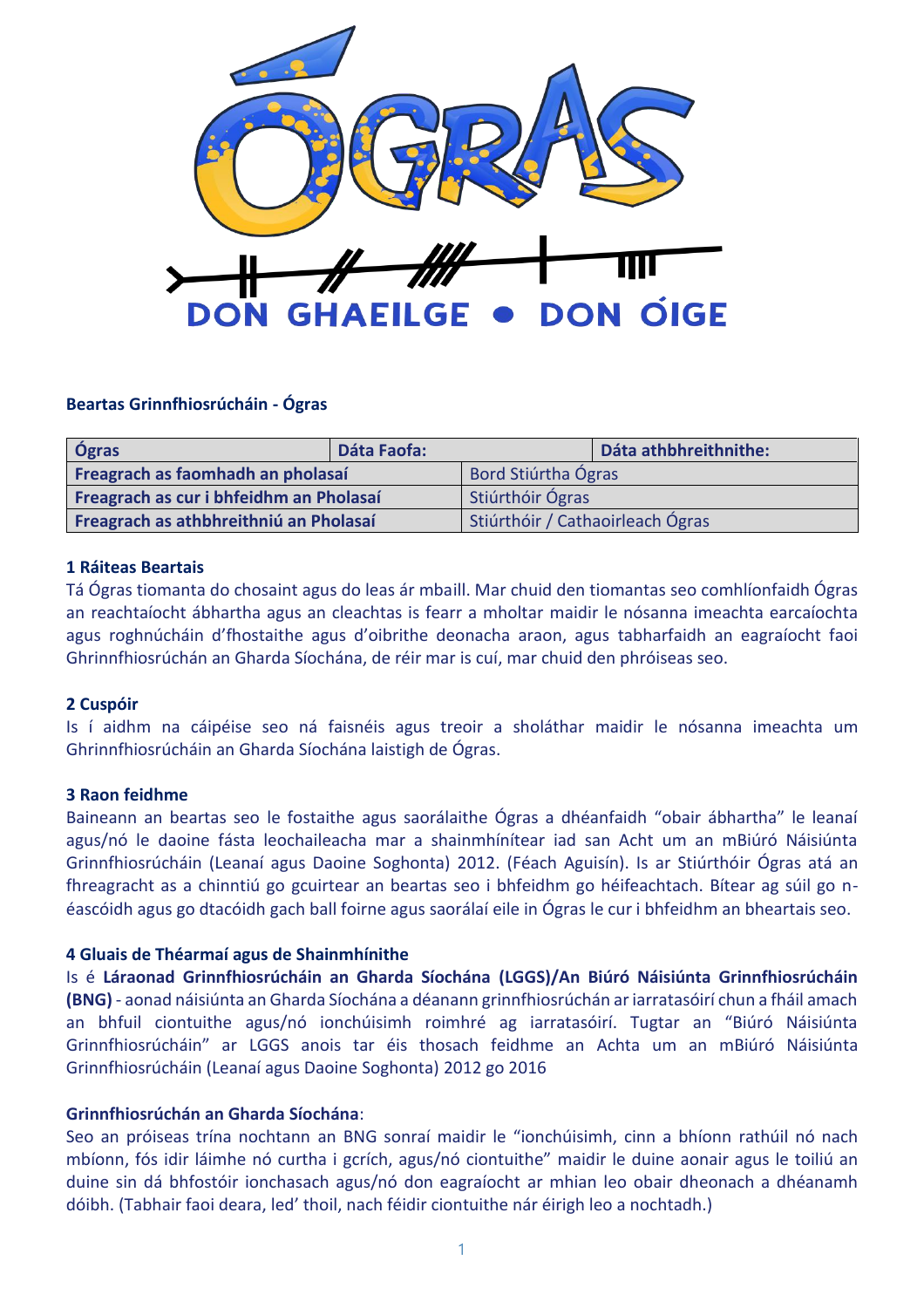### **Duine Idirchaidrimh:**

Iis é seo an duine a ainmnítear chun iarratas a dhéanamh agus chun nochtadh um ghrinnfhiosrúcháin a fháil thar ceann eagraíochtaí iarratasóra. Is féidir an Duine Idirchaidrimh a ainmniú chun gníomhú ar son chuibhreannas d'eagraíochtaí (e.g. Ionad Deonach) nó ar son chomhlacht ionadaíoch do ghrúpa eagraíochtaí (m.sh. Comhairle Náisiúnta na nÓg). Tugtar an "Duine Teagmhála" ar an Sínitheoir Údaraithe anois tar éis thosach feidhme an Achta um an mBiúró Náisiúnta Grinnfhiosrúcháin (Leanaí agus Daoine Soghonta) 2012 go 2016.

#### **Ceartas Aiceanta:**

Go bunúsach tá dhá chuid a bhaineann le Rialacha an Cheartais Aiceanta, an chéad cheann síolraithe ón nathán Laidineach "audi alteram partem" (Éist leis an taobh eile). Is é seo an dualgas atá ann deis réasúnach a thabhairt do dhaoine a bheadh thíos leis ag cinneadh, a gcás féin a chur i láthair. Tá an dara cuid de Rialacha an Cheartais Aiceanta síolraithe ón nathán Laidineach "nema judex in causa sua" (ní féidir le duine ar bith a bheith ina bhreitheamh ar a chúis féin). Cruthaíonn sé seo dualgas gníomhú go cóir, éisteacht le hargóintí, agus teacht ar chinneadh ar bhealach nach bhfuil claonta.

#### **Páiste**:

Duine faoi 18 mbliana d'aois.

#### **Aosach Leochaileach**:

Duine, seachas leanbh atá - ag fulaingt ó neamhord intinne, cibé acu mar thoradh ar thinneas meabhrach nó néaltrú; faoi mhíchumas intleachtúil; atá ag fulaingt ó lagú corpartha, cibé acu mar thoradh ar dhíobháil, ar bhreoiteacht nó ar aois, nó faoi mhíchumas coirp, atá de shaghas nó de shaghas a chuireann srian ar chumas an duine é féin a chosaint ar dhochar ó dhuine eile nó, mar thoradh air sin, go dteastaíonn cúnamh ón duine le gníomhaíochtaí an tsaoil laethúil, iad féin a ghléasadh, a bheathú, siúl, iad féin a ní, agus mar sin de, san áireamh.

#### **5 Prionsabail**

Níl i nGrinnfhiosrúchán an Gharda Síochána ach ceann amháin de roinnt eilimintí a chuireann Ógras i bhfeidhm ar mhaithe le cosaint agus le sábháilteacht na leanaí agus/nó na ndaoine fásta leochaileacha atá faoina chúram a chinntiú. Cuirfear scagadh earcaíochta oiriúnach (agallaimh, tagairtí a sheiceáil san áireamh), cosaint leanaí agus nósanna imeachta sláinte & sábháilteachta, srl. i bhfeidhm in éineacht le Grinnfhiosrúchán an Gharda Síochána.

Ní oibreoidh/ní thabharfaidh duine aonair i mbun oibre dheonaigh le leanaí nó le daoine leochaileacha le hÓgras go dtí go mbeidh grinnfhiosrúchán an Gharda Síochána críochnaithe agus go dtí go gcuirfidh an Duine Teagmhála na torthaí in iúl d'Oifigeach Ghrinnfhiosrúcháin an Gharda Síochána na heagraíochta.

Ní chiallaíonn taifead coiriúil a bheith ag duine nach bhfostaítear iad nó nach mbeidh cead acu tabhairt faoi obair dheonach. Tabharfaidh cinntí maidir le cead a thabhairt do dhuine le ciontuithe coiriúla roimh ré na nithe seo a leanas san áireamh:

- cumais, scileanna, taithí agus cáilíochtaí an duine aonair;
- cineál an chiontaithe agus a ábharthacht don bpost;  $\circ$
- an tréimhse ama ó tharla an cion;  $\circ$
- an riosca d'úsáideoirí seirbhíse, d'fhostaithe agus don eagraíocht;  $\circ$
- oiliúint a d'fhéadfadh tarlú ó am a rinne an duine an cion  $\circ$

Bainfidh Ógras úsáid as creat um Cheartas Aiceanta chun déileáil le haon nochtadh madir le ciontuithe.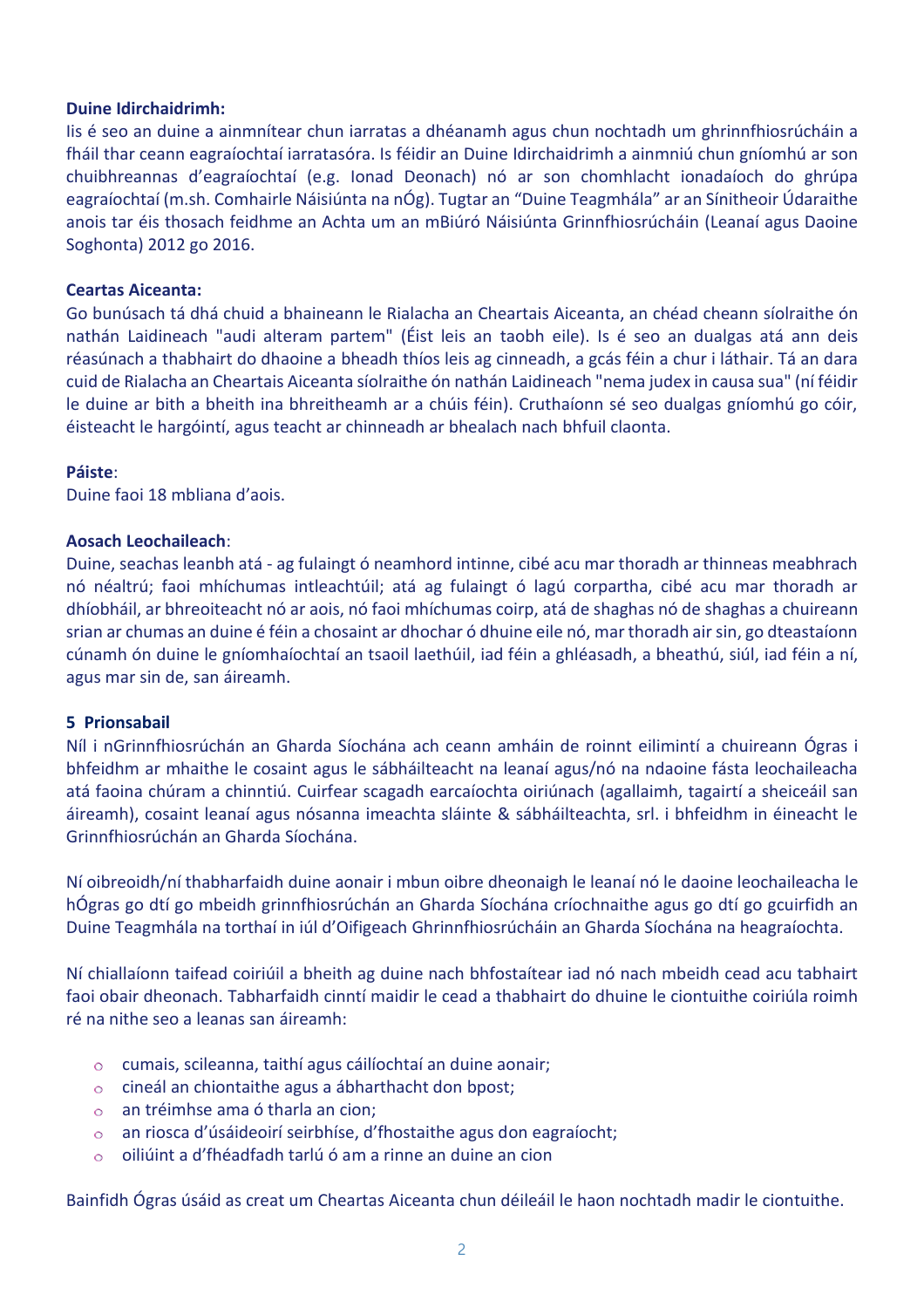# **6 Próiseas na nIarratas um Ghrinnfhiosrúchán**

Déanfaidh Duine Idirchaidrimh, a bhfuil oiliúint ón mBiúró Náisiúnta Grinnfhiosrúcháin faighte acu i mbainistiú iarratas agus i nochtadh grinnfhiosrúcháin, próiseálú ar gach iarratas um ghrinnfhiosrúcháin do róil fhostaíochta/um obair dheonach le Ógras. Tá Comhairle Náisiúnta Óige na hÉireann (NYCI) ceaptha ag Ógras chun gníomhú mar Dhuine Teagmhála thar a cheann.

Ainmneoidh Ógras ball foirne amháin chun gníomhú mar 'Oifigeach Grinnfhiosrúcháin an Gharda Síochána' (OGGS). I measc fhreagrachtaí an OGGS tá:

- Measúnú a dhéanamh nuair is gá tabhairt faoi ghrinnfhiosrúchán an Gharda Síochána do gach post  $\circ$ fostaíochta/ról mar oibrí deonach i.e. tá "obair ábhartha" le leanaí nó le daoine fásta leochaileacha i gceist leis an ról mar a shonraítear sa Acht um an mBiúró Náisiúnta Grinnfhiosrúcháin (Leanaí agus Daoine Soghonta) 2012 go 2016
- A chinntiú go gcuirtear na foirmeacha cearta um ghrinnfhiosrúchán an Gharda Síochána ar fáil  $\circ$ d'iarrthóirí ar phoist fostaíochta/ar róil dheonacha agus go líontar isteach na foirmeacha go cruinn agus ina n-iomláine, sula gcuirtear isteach iad chuig an Duine Idirchaidrimh.
- Céannacht an duine a chuireann isteach an t-iarratas grinnfhiosrúcháin a fhíorú trí chomhartha  $\circ$ aitheantais ábhartha a sheiceáil (e.g. pas, ceadúnas tiomána).
- A bheith cinnte go gcoimeádtar gach faisnéis phearsanta maidir le grinnfhiosrú faoi rún agus i  $\circ$ gcomhréir leis an reachtaíocht agus leis an gcleachtas is fearr um Chosaint Sonraí.
- Foireann/oibrithe deonacha Ógras a chur ar an eolas faoi Bheartas Grinnfhiosrúcháin na  $\circ$ hEagraíochta.

Ainmneoidh Ógras 3 ionadaí ón bhfoireann/ón mBord Stiúrtha chun dul ar "Coiste Grinnfhiosrúcháin an Gharda Síochána".

# **7 Comhlíonadh eagraíochtúil na mbeartas a bhaineann le Grinnfhiosrúcháin an Gharda Síochána a chinntiú**

Cabhair a thabhairt don Oifigeach Grinnfhiosrúcháin an Gharda Síochána cinntí a dhéanamh maidir le hoiriúnacht iarrthóirí tar éis gur nochtaíodh ciontuithe trí phróiseas ghrinnfhiosrúcháin an Gharda Síochána.

Má tá an duine atá ag dul faoi ghrinnfhiosrú os cionn 16 bliana d'aois agus faoi 18 mbliana d'aois, tá dualgas orthu foirm thoilithe tuismitheoirí/caomhnóirí atá líonta isteach a chur isteach in éineacht lena bhfoirm iarratais ar ghrinnfhiosrúcháin.

Ní ghlacfaidh Ógras le faisnéis ghrinnfhiosrúcháin stairiúil ó iarrthóirí ar fhostaíocht/ar obair dheonach nó óna fostóirí/óna bainisteoirí deonacha a bhí acu roimhe seo. Caithfear grinnfhiosrú a dhéanamh ar gach fostóir/gach oibrí deonach nua trí phróiseas grinnfhiosrúcháin na heagraíochta, fiú má táthar chun duine a ndearnadh grinnfhiosrú orthu in áit eile cheana. Beidh sé mar riachtanas ag Ógras go ndéanfar grinnfhiosrúchán ar gach ball foirne/gach oibrí deonach atá ann cheana gach tréimhse trí bliana.

# **8 Próiseas um Nochtadh Grinnfhiosrúcháin**

Ar fhilleadh dóibh ón mBiúró Náisiúnta Grinnfhiosrúcháin, próiseálfaidh an Duine Idirchaidrimh ó Chomhairle Náisiúnta Óige na hÉireann (NYCI) na foirmeacha agus cuirfear Oifigeach Grinnfhiosrúcháin an Gharda Síochána in Ógras ar an eolas faoina torthaí i litir/i ríomhphost.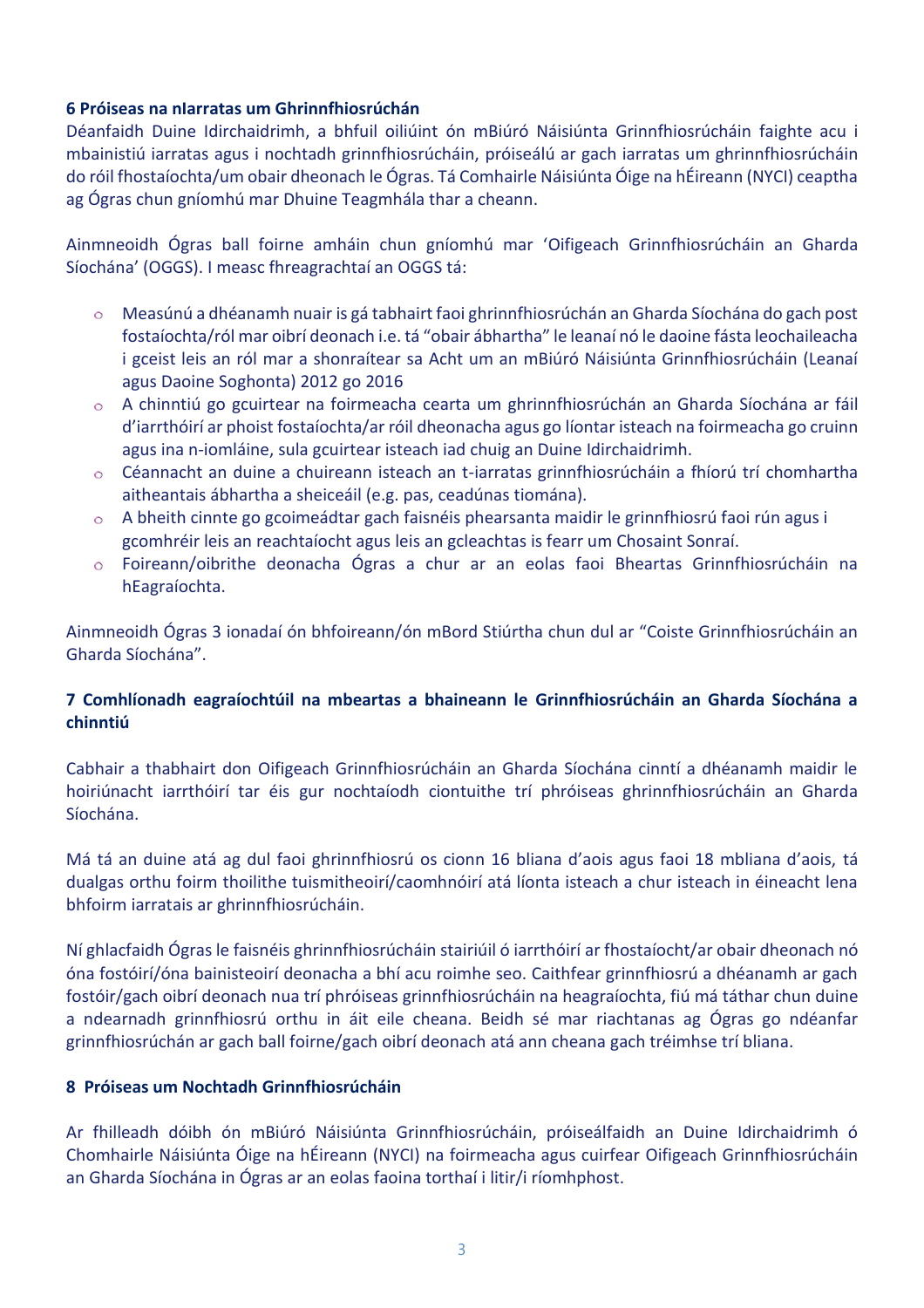Cuirfidh an Duine Idirchaidrimh an fhoirm/na foirmeacha aon chiontuithe féideartha nó dóchúla chuig Oifigeach Grinnfhiosrúcháin an Gharda Síochána chun go mbreathnóidh siad ar an gcás, agus coimeádfaidh Ógras an cháipéis seo faoi rún.

Nuair nach mbíonn aon chiontuithe, eiseofar tairiscint ar phost/ar ról deonach don iarrthóir de réir nósanna imeachta scagtha/earcaíochta eile na heagraíochta.

I gcás ina nochtar ciontuithe tromchúiseacha, (e.g. e.g. iad siúd atá liostaithe in 10. Cúinsí a bhaineann le tairiscint Oibre/um Obair dheonach a Tharraingt Siar) seolfar litir chuig an duine ag iarraidh orthu freastal ar chruinniú leis an gCoiste Grinnfhiosrúcháin. Ní féidir leis an litir seo an fhaisnéis atá ar an bhfoirm um Ghrinnfhiosrúcháin an Gharda Síochána a nochtadh. Is í aidhm an chruinnithe seo ná bealach a thabhairt don iarratasóir (fostaí/oibrí deonach) féachaint ar an bhfaisnéis a chuir an Biúró Náisiúnta Grinnfhiosrúcháin ar ais agus seans a thabhairt dóibh míniú a thabhairt ar na cúinsí a bhaineann leis an gciontú.

Coimeádfar taifead i scríbhinn den chruinniú seo agus déanfar taifead ar am, ar dháta agus ar fhaid an chruinnithe. Ag an gcruinniú seo, cinnteoidh Ógras go dtugtar an deis céanna do gach duine, is cuma cén stair atá acu, agus mar aon leis an gceart a gcás a lua. Tugtar aird ar Athchiontuithe, ar Cheartas Aisiríoch agus ar Athshlánú Ciontóirí. Ní choiscfidh nochtadh an chiontaithe an t-iarratasóir go huathoibríoch an post atá i gceist a fháil. Tugtar aird ar fhéin-nochtadh an iarratasóra nó ar neamhnochtadh ciontú tráth an iarratais agus ar a eispéireas (taifead oibre srl.) Agus athshlánú tar éis aon chiontú a nochtadh.

Nuair is léir go bhfuil ciontuithe iolracha i gceist ach má tharlaíonn sé go mb'fhéidir gur tharla siad mar thoradh ar stíl mhaireachtála áirithe, e.g. andúil drugaí, ansin caithfear an t-athrú ar stíl mhaireachtála a chur san áireamh.

Tabharfar sonraí d'iarratasóirí a dhiúltaíonn aon chiontuithe a chuireann an Biúró Náisiúnta Grinnfhiosrúcháin in iúl faoi conas litir achomhairc a scríobh chun a dtaifid a leasú ag an mBiúró Náisiúnta Grinnfhiosrúcháin.

Cuirtear in iúl d'iarratasóirí go gcuirfear a bhfoirm ar ais chuig an mBiúró Náisiúnta Grinnfhiosrúcháin ag lorg soiléirithe i gcás neamhchinnteachtaí.

Déantar ainm agus dáta breithe an iarratasóra a shoiléiriú ag tús an chruinnithe mar tá seans ann go bhféadfadh an Biúró Náisiúnta Grinnfhiosrúcháin botúin a dhéanamh i gcás go bhfuil ainmneacha agus seoltaí cosúil lena chéile.

Déanfaidh Ógras cíoradh ar gach nochtadh um ghrinnfhiosrúcháin óna Gardaí a chuirtear ar ais le ciontuithe ina n-aonar agus déileálfaidh an Eagraíocht leis an iarratasóir le meas, le dínit agus go hiomlán faoi rún.

Aithníonn Ógras go bhfuil trí thoradh ionchasacha ar an gcruinniú athbhreithnithe:

- i) De réir an bheartais seo agus ag tógaint gach rud san áireamh, agallaimh, stair reatha agus tagairtí ina measc, d'fhéadfar an post a thairiscint don iarratasóir.
- ii) Seoltar an fhoirm ghrinnfhiosrúcháin an Gharda Síochána ar ais chuig an mBiúró Náisiúnta Grinnfhiosrúcháin chun tuilleadh soiléirithe a fháil. I gcás mar sin d'fhéadfar an dara cruinniú athbhreithnithe a ghairm.
- iii) Déantar an cinneadh nach bhfuil an t-iarratasóir oiriúnach don bpost atá á thairiscint mar thoradh ar na cionta atá déanta acu go stairiúil.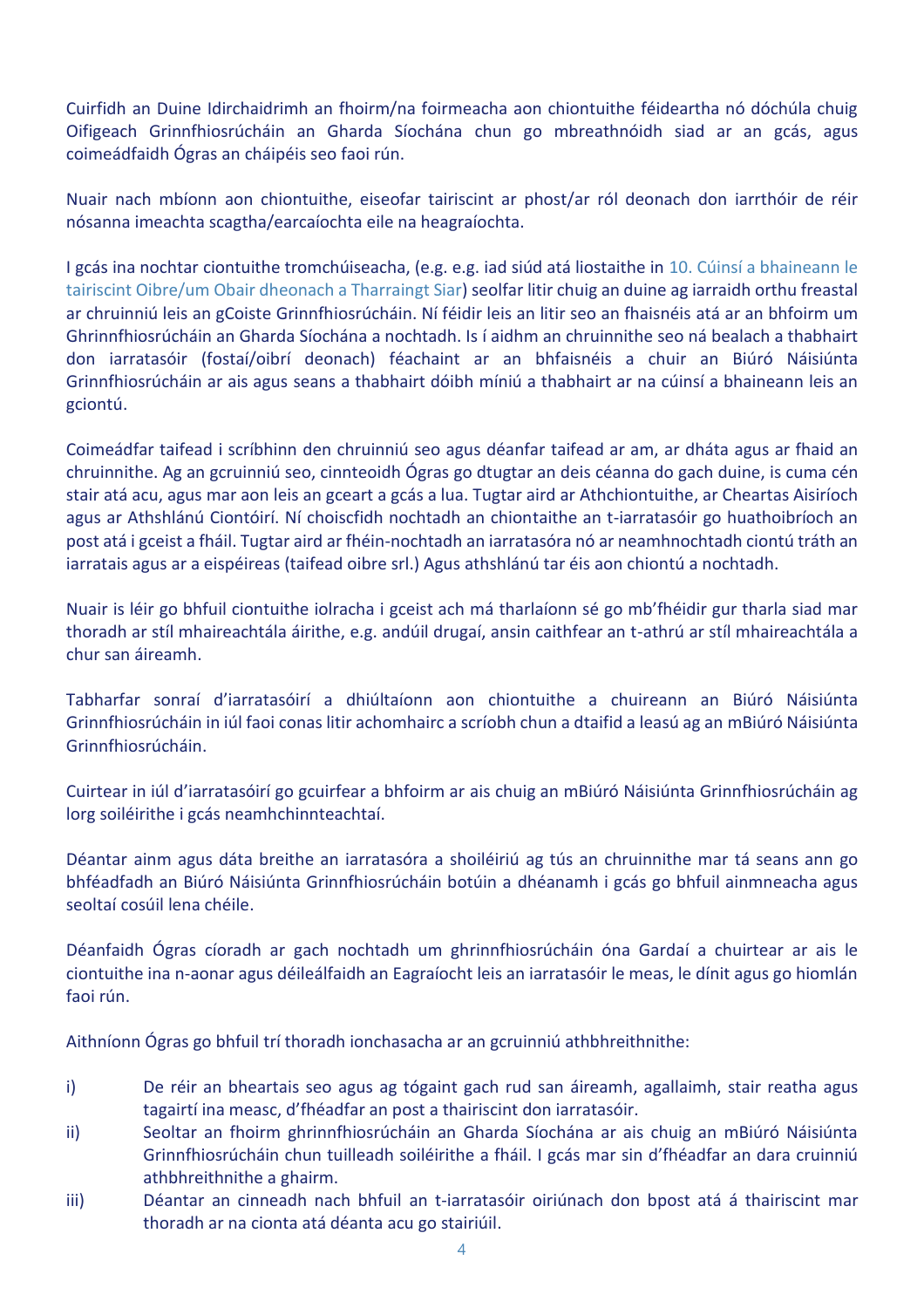I ngach cás seolfar míniú i scríbhinn ar an toradh chuig an iarratasóir i bhfoirm litreach. Ní mór taifead den litir seo, leis dáta seolta na litreach ina measc, a choimeád. Ní mór taifead a choimeád d'aon freagraí a fuarthas agus d'aon obair a d'eascair as.

## **9 Rúndacht agus Cosaint Sonraí**

Coimeádfar an fhaisnéis go léir sa phróiseas grinnfhiosrúcháin ar bhealach atá comhsheasmhach le beartas rúndachta na heagraíochta. Comhlíonann Ógras gach dea-chleachtas a bhaineann le stóráil, láimhseáil agus úsáid shlán nochtadh an Bhiúró Náisiúnta Grinnfhiosrúcháin agus fhaisnéis grinnfhiosrúcháin pearsanta de réir ár mBeartas Cosanta Sonraí agus de réir ár n-oibleagáidí dlíthiúla faoin Reachtaíocht um Chosaint Sonraí

## **10 Cúinsí maidir leis an tairiscint don Obair/Obair dheonach a tharraingt siar**

Tógann Ógras na nithe seo a leanas san áireamh mar fhorais réasúnacha chun tairiscint nó deis fostaíochta/ról mar oibrí deonach a tharraingt siar do dhuine aonair:

- Cúisíodh nó ciontaíodh an duine i gcion gnéasach;
- Cúisíodh an duine aonair, nó ciontaíodh an duine aonair i gcion a bhaineann le drochíde linbh, nó duine fásta leochaileach, nó ciontú ina leith;
- Cúisíodh an duine aonair, nó ciontaíodh é as úinéireacht, táirgeadh nó dáileadh pornagrafaíochta leanaí

Measann Ógras go bhfuil liosta na gcionta seo a leanas ábhartha, agus breithneofar ar gach cás ar bhonn cás ar chás:

- $\circ$ Cionta i gcoinne an duine, i.e. ionsaí, ciapadh, comhéigniú;
- Sáruithe ar mhuinín, e.g. calaois, goid, gadaíocht;  $\circ$
- Cionta in aghaidh maoine e.g. coirloscadh, robáil armtha;
- Foréigean Baile;
- Cionta in aghaidh an stáit.

Tá Ógras aireach gan tús a chur le beartais a thoirmisceann i gcoinne dhaoine athshlánaithe gan chall. Cinnfear cásanna den tsaghas sin go hoibiachtúil ar bhonn cás ar chás de réir na gcritéar a leagtar amach faoi mír 5 - Prionsabail

## **11 Próiseas Achomhairc**

Cé go bhfuil an fócas ar leanaí agus ar dhaoine fásta leochaileacha a chosaint, tá cosaintí agus próisis chuí ann dóibh siúd go ndéantar grinnfhiosrú orthu, an ceart achomharc a dhéanamh ina measc. Ba cheart achomhairc a dhéanamh i scríbhinn chuig an Duine Idirchaidrimh laistigh de 14 lá ó eisíodh an cinneadh.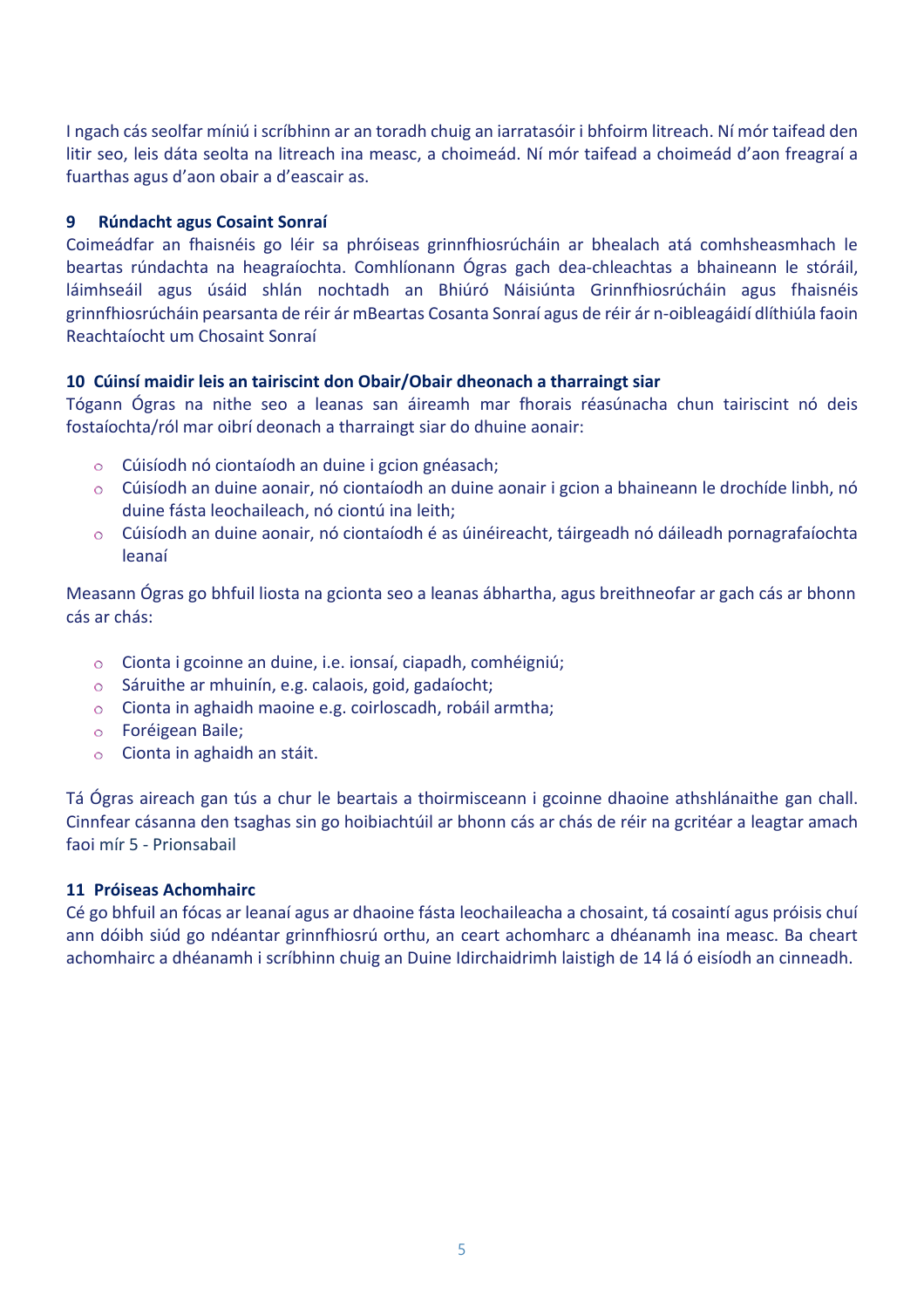# **Aguisín le Beartas Grinnfhiosrúcháin an Gharda Síochána**

Sliocht as Sceideal 1, Cuid 1 agus Cuid 2 ó Bhille an Bhiúró Náisiúnta Grinnfhiosrúcháin (Leanaí agus Daoine Soghonta) 2012.

### **Obair nó gníomhaíochtaí ábhartha a bhaineann le leanaí**

1. Aon obair nó aon ghníomhaíocht a bhíonn ar siúl ag duine, ar cuid riachtanach agus rialta di, go formhór, rochtain a bheith ag an duine ar leanaí, nó teagmháil a bheith aige nó aici le leanaí in:

(a) bunú a sholáthraíonn seirbhísí réamhscoile de réir bhrí Chuid VII den Acht um Chúram Leanaí 1991,

(b) scoil nó in ionad oideachais, de réir bhrí an Achta Oideachais 1998,

(c) aon ospidéal nó ionad cúraim sláinte a fhaigheann, a dhéileálann nó a sholáthraíonn seirbhísí do pháistí,

(d) ionad ainmnithe de réir bhrí ailt 2 den Acht Sláinte 2007, sa mhéid is go mbaineann sé le hinstitiúid a sholáthraíonn seirbhísí cónaithe de réir an Achta um Chúram Leanaí 1991,

(e) aonad cúraim speisialta arna sholáthar agus arna chothabháil de réir alt 23K den Acht um Chúram Leanaí 1991,

(f) scoil choimeádtha leanaí de réir bhrí ailt 3 den Acht Leanaí 2001.

2. Aon obair nó gníomhaíocht a bhaineann le soláthar teagasc baile do dhuine de bhun na Scéime atá riartha agus maoinithe ag an Roinn Oideachais agus ar a dtugtar an Scéim Teagaisc Baile.

3. Aon obair nó gníomhaíocht a bhaineann le cóireáil, le teiripe nó le comhairleoireacht a sholáthair do leanbh ag duine le linn na hoibre nó na gníomhaíochta sin.

4. Aon obair nó gníomhaíocht a bhaineann le cúram nó le feitheoireacht ar leanaí mura ngabhann an cúram nó an fheitheoireacht le cúram nó le feitheoireacht dhaoine nach páistí iad.

5 Aon obair nó gníomhaíocht a bhaineann le gníomhaíochtaí oideachais, oiliúna, cultúrtha, caithimh aimsire, fóillíochta, sóisialta nó fisiciúla (cibé acu i gcomhair tráchtála nó aon bhreithniú eile) a sholáthar do pháistí ach amháin sa chás go mbíonn soláthar na ngníomhaíochtaí oideachais, oiliúna, cultúrtha, áineasa, fóillíochta, sóisialta nó fisiciúla seo teagmhasach le soláthar ghníomhaíochtaí oideachais, oiliúna, cultúrtha, áineasa, fóillíochta, sóisialta nó fisiciúla dhaoine nach leanaí iad.

6. Aon obair nó gníomhaíocht a bhaineann le seirbhísí comhairle, treorach, forbartha nó comhairleoireachta a sholáthar, (trí chumarsáid leictreonach idirghníomhach chomh maith) do leanaí mura bhfuil soláthar na comhairle, na treorach, na forbartha nó na comhairleoireachta ach teagmhasach do na seirbhísí sin a sholáthar do dhaoine nach leanaí iad.

7. Aon obair nó gníomhaíocht mar mhinistir nó mar shagart nó mar aon duine eile atá ag gabháil do chur chun cinn aon chreidimh.

8. Obair mar thiománaí feithicle seirbhíse poiblí nach n-úsáidtear ach chun leanaí a iompar.

9. Coiríocht a bheith curtha ar fáil ag duine, cibé ar chomaoin tráchtála nó eile, do leanbh ina theach féin.

10. Aon obair thaighde nó gníomhaíochtaí (cibé ar bith a thugtar cur síos air) a dhéantar in ollscoil, in institiúid teicneolaíochta nó i mbunú eile ina gcuirtear oideachas tríú leibhéal ar fáil nuair a bhíonn teagmháil le leanaí nó rochtain ar leanaí mar chuid riachtanach agus rialta den obair nó den ghníomhaíocht taighde.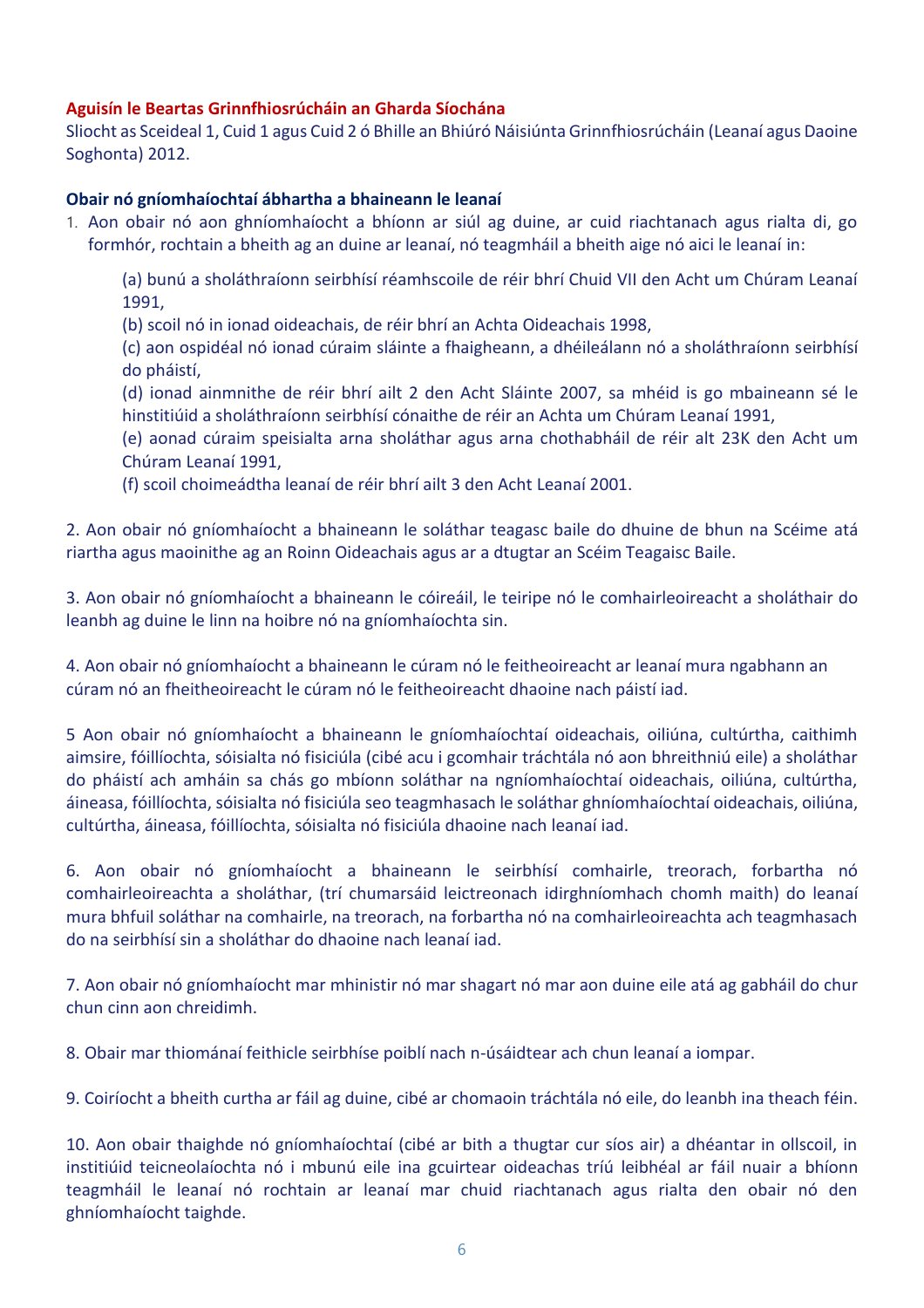11. Aon iarratas ó dhuine chun ionad ainmnithe a sheoladh nó a bhainistiú de réir bhrí ailt 2 den Acht Sláinte 2007.

12. Aon iarratas ó dhuine ar dhearbhú incháilitheachta agus oiriúnachta de réir bhrí ailt 3 den Acht Uchtála 2010.

13. Aon mheasúnú ar oiriúnacht dhuine gníomhú mar chúramóir altrama trí nó faoi Alt 39 den Acht um Chúram Leanaí 1991.

14. Aon mheasúnú trí nó faoi alt 41 den Acht um Chúram Leanaí 1991 ar oiriúnacht dhuine gníomhú mar chúramóir linbh a bhfuil sé nó sí gaolta leis nó léi.

15. Aon obair nó aon ghníomhaíocht a bhíonn ar siúl ag duine, ar cuid riachtanach agus rialta di, go formhór, rochtain a bheith ag an duine ar leanaí, nó teagmháil a bheith aige nó aici le leanaí e bhun na nachtachán seo a leanas:

- (a) Acht na Lia-Chleachtóirí 2007;
- (b) Acht na nAltraí 1985;
- (c) Acht na nAltraí agus na mBan Cabhrach 2011;
- (d) Acht na bhFiaclóirí 1985;
- (e) An tAcht um Ghairmithe Sláinte agus Cúraim Shóisialaigh 2005;
- (f) An tAcht Cógaisíochta 2007;
- (g) Ordú (Bunú) na Comhairle um Chúram Éigeandála Réamh-Ospidéal, 2000 (Uimh. I.R. 109 de 2000);
- (h) Ordú (Bunú) na Comhairle um Chúram Éigeandála Réamh-Ospidéal, 2000 (Leasú) 2004 (Uimh. I.R. 575 de 2004).

## **CUID 2**

## **Obair nó gníomhaíochtaí ábhartha a bhaineann le daoine leochaileacha**

1. Aon obair nó aon ghníomhaíocht a dhéanann duine, ar cuid riachtanach rialta di, go formhór, rochtain a bheith ag an duine ar dhaoine soghonta, nó teagmháil a bheith aige nó aici le daoine soghonta sna cómhthéacsanna seo a leanas:

(a) scoil nó ionad oideachais, de réir bhrí an Achta Oideachais 1998, ach amháin, i gcás lárionaid oideachais, nach bhfuil san obair nó sa ghníomhaíocht ach teagmhasach le hobair nó le gníomhaíochtaí a dhéantar maidir le daoine nach daoine leochaileacha iad,

(b) aon ospidéal nó ionad cúraim a phléann le, a thugann leigheas do, nó a sholáthraíonn seirbhísí do dhaoine leochaileacha,

(c) ionad ainmnithe de réir bhrí ailt 2 den Acht Sláinte 2007, sa mhéid is go mbaineann sé le hinstitiúid a sholáthraíonn seirbhísí cónaithe do dhaoine leochaileacha,

(d) ionad ceadaithe de réir bhrí Chuid 5 den Acht Meabhairshláinte 2001,

(e) aon eagraíocht nó saoráid a sholáthraíonn gníomhaíochtaí oideachais, oiliúna, cultúrtha, áineasa, fóillíochta, sóisialta nó fisiciúla (cibé acu do thráchtáil nó d'aon chomaoin eile) do dhaoine leochaileacha,

(f) in aon eagraíocht nó saoráid a sholáthraíonn seirbhísí leasa, comhairle, treorach, forbartha nó comhairleoireachta do dhaoine leochaileacha.

2. Aon obair nó gníomhaíocht a bhaineann le cóireáil, le teiripe nó le comhairleoireacht a sholáthair do dhuine leochaileach ag duine le linn na hoibre nó na gníomhaíochta sin.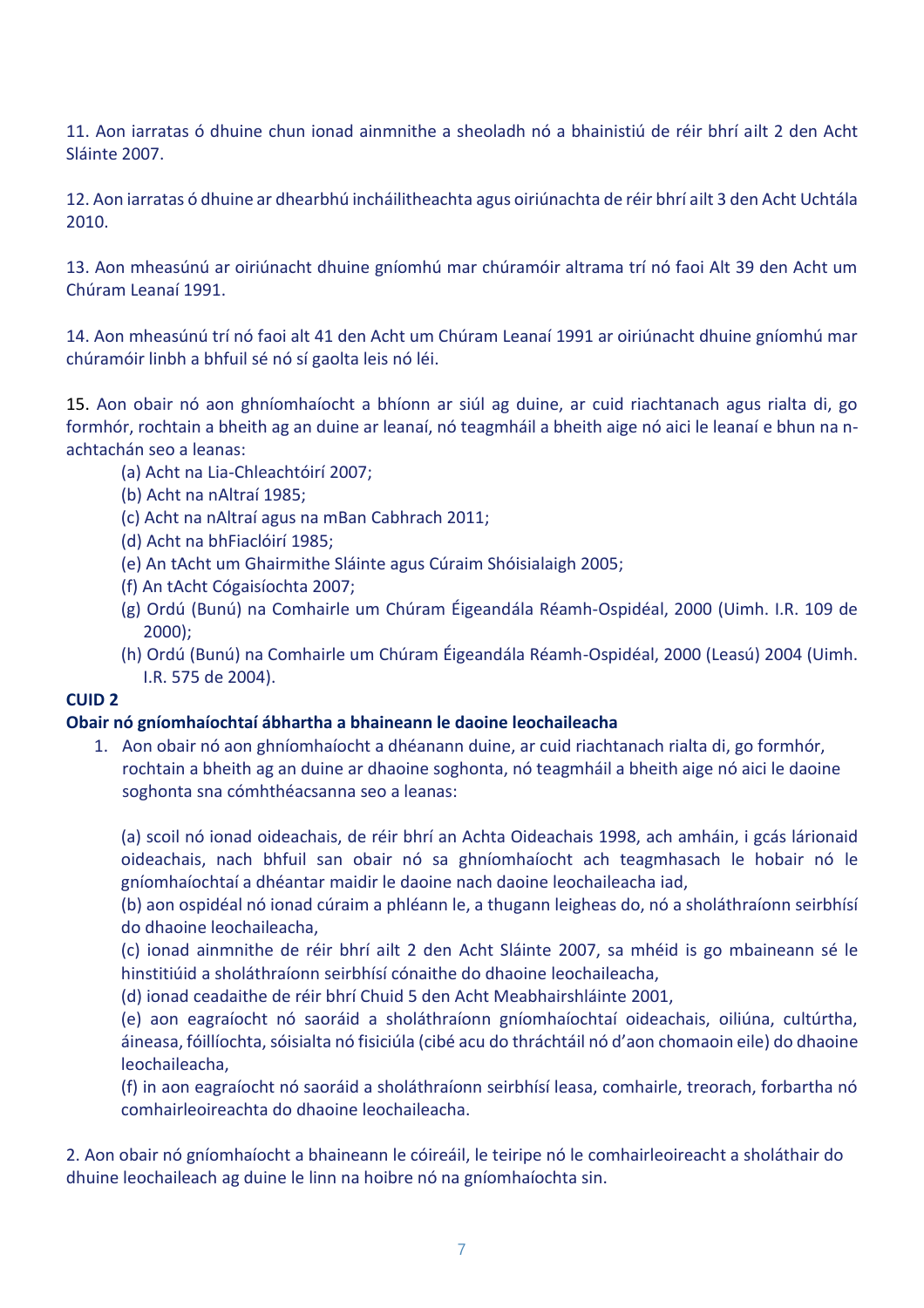3. Aon obair nó gníomhaíocht a bhaineann le cúram (soláthar seirbhísí sóisialta sláinte agus pearsanta san áireamh mar aon le seirbhísí baile riachtanacha) do dhaoine leochaileacha mura bhfuil an cúram ach teagmhasach do chúram daoine nach daoine leochaileacha iad.

4. Aon obair nó gníomhaíocht a bhaineann le gníomhaíochtaí oideachais, oiliúna, cultúrtha, caithimh aimsire, fóillíochta, sóisialta nó fisiciúla (cibé acu i gcomhair tráchtála nó aon bhreithniú eile) a sholáthar do dhaoine leochaileacha ach amháin sa chás go mbíonn soláthar na ngníomhaíochtaí oideachais, oiliúna, cultúrtha, áineasa, fóillíochta, sóisialta nó fisiciúla seo teagmhasach le soláthar ghníomhaíochtaí oideachais, oiliúna, cultúrtha, áineasa, fóillíochta, sóisialta nó fisiciúla dhaoine nach daoine leochaileacha iad.

5. Aon obair nó gníomhaíocht a bhaineann le seirbhísí comhairle, treorach, forbartha nó comhairleoireachta a sholáthar, (trí chumarsáid leictreonach idirghníomhach chomh maith) do dhaoine leochaileacha mura bhfuil soláthar na comhairle, na treorach, na forbartha nó na comhairleoireachta ach teagmhasach do na seirbhísí sin a sholáthar do dhaoine nach daoine leochaileacha iad.

6. Oibriú mar thiománaí feithicle seirbhíse poiblí nach n-úsáidtear ach chun daoine leochaileacha a iompar.

7. Aon obair nó gníomhaíocht mar mhinistir nó mar shagart nó mar aon duine eile atá ag gabháil do chur chun cinn aon chreidimh.

8. Coiríocht a bheith curtha ar fáil ag duine, cibé ar chomaoin tráchtála nó eile, do dhuine leochaileach ina theach féin.

9. Aon obair thaighde nó gníomhaíochtaí (cibé ar bith a thugtar cur síos air) a dhéantar in ollscoil, in institiúid teicneolaíochta nó i mbunú eile ina gcuirtear oideachas tríú leibhéal ar fáil nuair a bhíonn teagmháil le daoine leochaileacha nó rochtain ar dhaoine leochaileacha mar chuid riachtanach agus rialta den obair nó den ghníomhaíocht taighde.

10. Aon mheasúnú ar oiriúnacht dhuine gníomhú mar ionadaí cúraim faoi alt 21 den Acht um Scéim Tacaíochta Tithe Altranais 2009.

11. Aon iarratas ó dhuine chun ionad ainmnithe '10' a sheoladh nó a bhainistiú de réir bhrí ailt 2 den Acht Sláinte 2007.

12. Aon obair nó aon ghníomhaíocht a bhíonn ar siúl ag duine, ar cuid riachtanach agus rialta di, go formhór, rochtain a bheith ag an duine ar leanaí, nó teagmháil a bheith aige nó aici le leanaí e bhun na n-achtachán seo a leanas:

- (a) Acht na Lia-Chleachtóirí 2007;
- (b) Acht na nAltraí 1985;
- (c) Acht na nAltraí agus na mBan Cabhrach 2011;
- (d) Acht na bhFiaclóirí 1985;
- (e) An tAcht um Ghairmithe Sláinte agus Cúraim Shóisialaigh 2005;
- (f) An tAcht Cógaisíochta 2007;
- (g) Ordú (Bunú) na Comhairle um Chúram Éigeandála Réamh-Ospidéal, 2000 (Uimh. I.R. 109 de 2000);